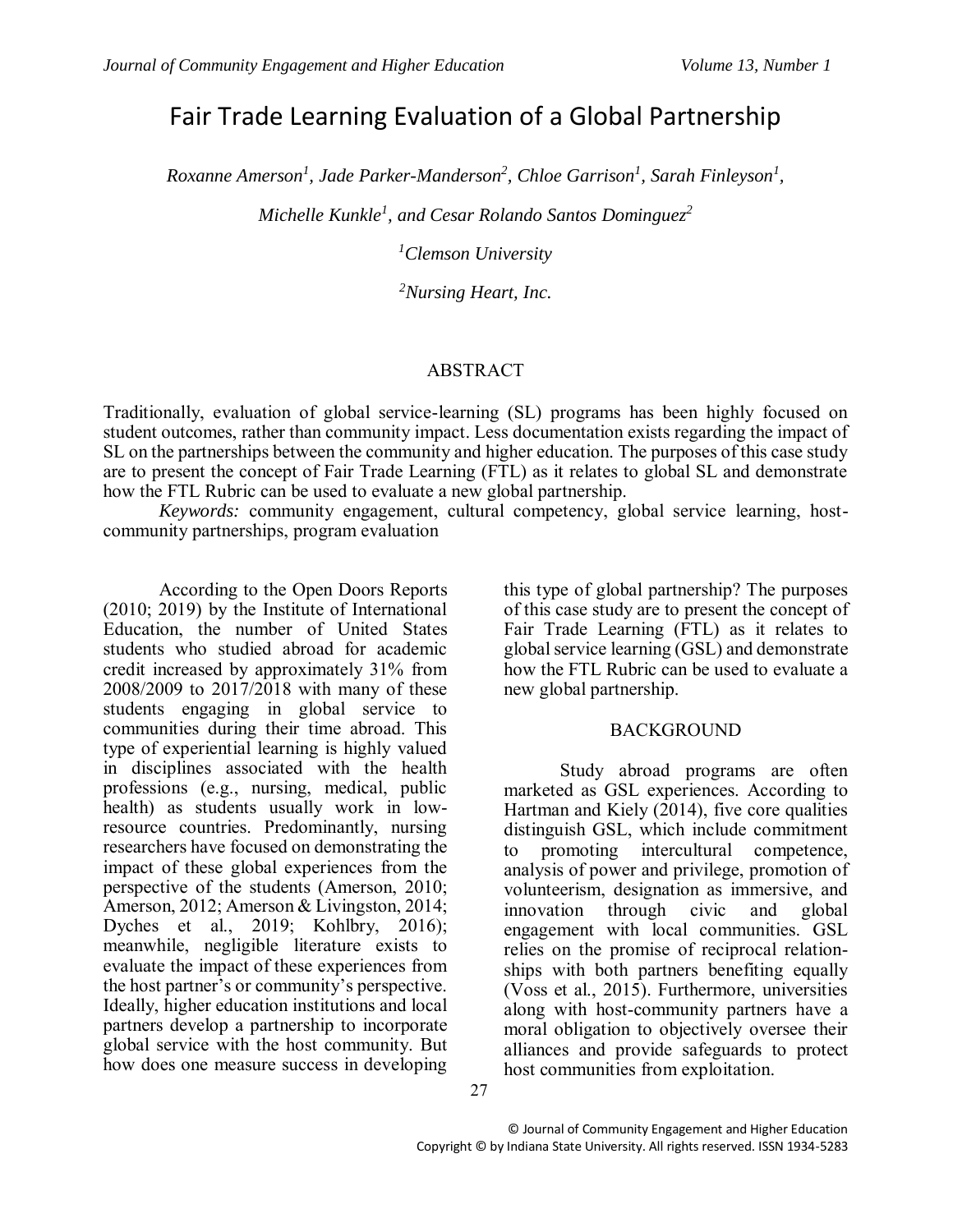The growing popularity of GSL programs has prompted the examination of higher education programs-host community partnerships to ensure transactional and sustainable relationships. In the past, evaluation of GSL programs has been highly focused on student outcomes, rather than community impact (Lillo, 2019). Prioritization of student gain has been at the forefront of study abroad experiences since their conception. It is well documented in academic literature the positive influence of service learning (SL) on student experiences, such as increased global knowledge, cultural exposure, and implementation of learned skills in the community (Amerson, 2012; Hartman & Kiely, 2014; Oberhauser & Daniels, 2017; Voss et al., 2015). Yet catering to the U.S. counterpart in global partnerships may evoke feelings of superiority related to the colonialist mindset of the past in those communities (Oberhauser & Daniels, 2017). Less documented is the impact of SL partnerships on the host communities that higher education systems are partnering with.

An additional area to be improved is the lack of evaluation from all parties. Voss et al. (2015) examined the development of a theoretical framework when evaluating mutual benefits in community-academic partnerships. The findings resulted in key components of partnerships to be "mutual decision-making, shared goals, reciprocity and meeting community needs" (Voss et al., 2015, p. 395). However, when reviewing previous literature, Voss et al. (2015) found most evaluations to be ambiguous and anecdotal, with no measurable way of evaluating the effectiveness of the partnership. Jordan, Chazdon, and Alviz (2016) acknowledge the irony that exists in evaluation of partnerships, in that program developers may independently evaluate community impact without input from community members. A partnership will be truly evaluated once community members and local partners are involved in the evaluation process as integral stakeholders instead of recipients of service. GSL needs guidance and practical methods for forging reciprocal relationships, without jeopardizing host communities who are intended to be served.

Hartman, Paris, and Blache-Cohen (2014) recognized this gap as well. Resulting from the researchers' extensive experience with global learning and service, a set of ethical standards for international volunteer tourism was developed. These standards form the basis of FTL, a method of achieving optimal relationships by encouraging more conversation about partner interests and needs to increase "intentionality" of GSL programs with a major focus and feedback on community outcomes (Hartman, 2015). Similar to fair trade in the economic sector, FTL aims to protect all involved parties in the partnership and to guide improvement and reciprocity among the parties. Core principles,<br>student-centered standards, and most student-centered standards, and most importantly, community-centered standards have all been outlined within FTL.

# **FTL Framework**

The FTL Principles focus on eight core principles, which include: (a) dual purposes, (b) community voice and direction, (c) commitment and sustainability, (d) transparency, (e) environmental sustainability and footprint reduction, (f) economic sustainability, (g) deliberate diversity, intercultural contact, and reflection, and (h) global community building (Hartman et al., 2014). Dual purpose requires a balance between the needs of the community and learning objectives of students, thereby allowing for mutually agreed upon goals of equal value for both organizations of the partnership. Community voice and directive protect the rights of the most vulnerable within the local communities by facilitating community members to give direction and feedback. Commitment and sustainability cultivate clarity of expectations for the maintenance of the partnership for a prolonged period of time, preferably at least three to five years. Transparency suggests that both partners should understand how decisions are made and funds are spent. Environmental sustain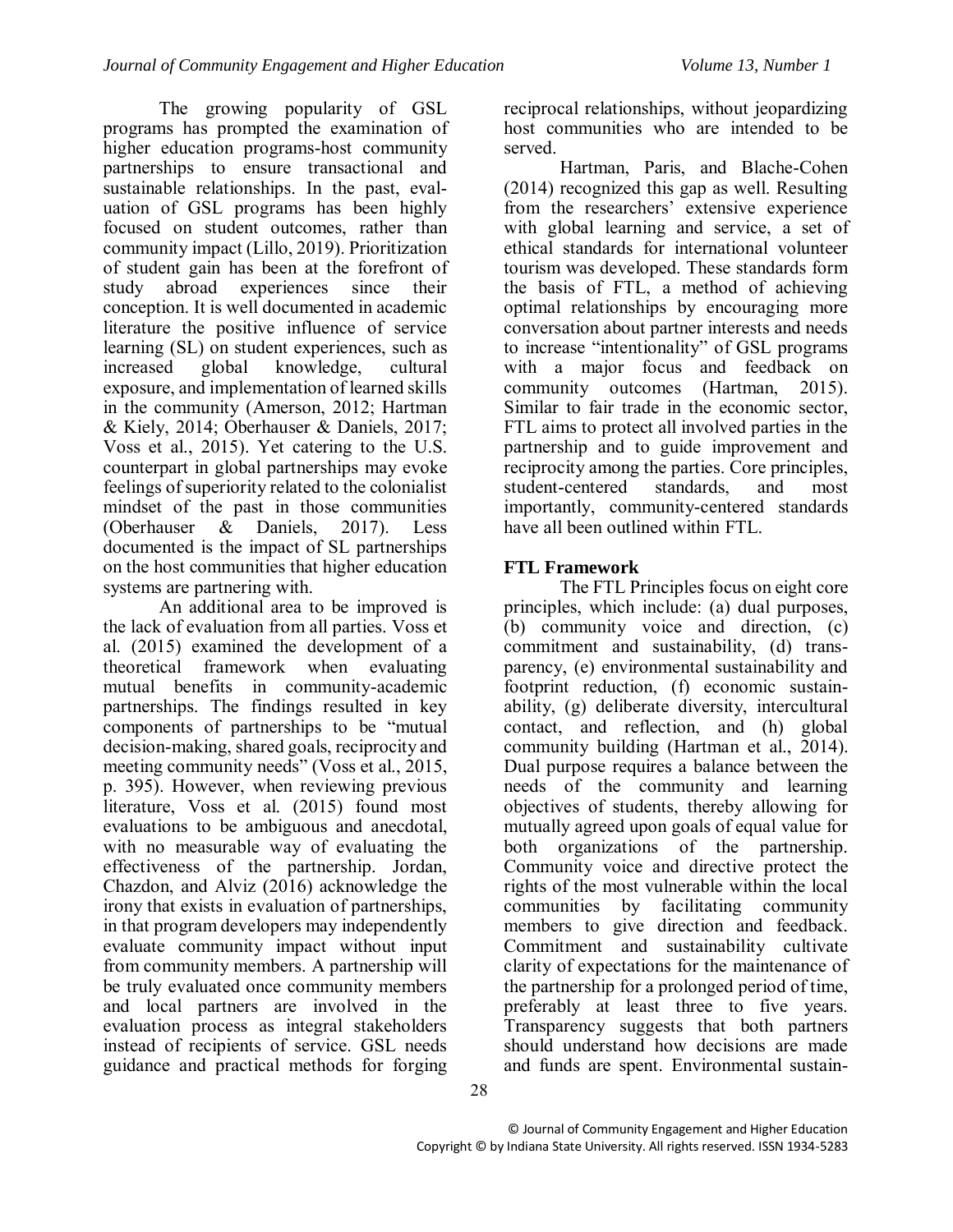ability and footprint reduction are maintained by being cognizant of environmental initiatives and seeking ways to mitigate the carbon footprint during travel. Deliberate diversity, intercultural contact, and reflection promote intercultural learning followed by reflection and encourage diversity among participants. Global community building focuses on bidirectional learning to benefit the local communities, while promoting learning opportunities for students to become global citizens.

These core principles are further divided into community-centered and studentcentered standards that both play a vital role in the success of the partnership (Hartman et al., 2014). Community-centered standards focus on purpose; community preparation; timing, duration and repetition; group size; local sourcing; direct service; and reciprocity. These standards help to ensure positive outcomes for the community and its members. Annual evaluations of the partnership and memorandums of understanding facilitate clarity of the expectations when students enter the community. Community members are prepared to accept students, and group sizes are appropriate to alleviate burdens on the community. Local sourcing takes advantage of the assets within the community and provides economic benefits for host families and local restaurants. Students engage with community members to provide services, but only when students have the training and skills to provide care that is truly beneficial to members of the community. Finally, community outcomes are of equal value to student outcomes, thus both parties of the partnership receive equitable benefits. Student-centered standards represent the student side of the partnership with similar components, including purpose, student preparation, connection to course work and learning, challenge and support, program length, instruction and mentoring, communication skills and language learning, and preparation for a healthy return home (Hartman et al., 2014). These standards facilitate student growth through experiential learning using service learning and reflection

best practices, knowledge of the host country, linkage between course objectives and cultural activities, student engagement at the local level with communities, opportunities for language acquisition, and support when returning to the home university. These principles and standards ensure impartial assessment of the partnership for communityuniversity engagement, and represent the goals of both partners in developing a collaborative partnership that emphasizes reciprocity, community-driven decisions, transparency, sustainability, and capacity building.

In a review of study abroad programs for college students, Hudson and Morgan (2019) found that students who stayed with host families were more likely to immerse more fully into the local community. This data reflects the ideology suggested by Hartman and Kiely (2014) that immersion is necessary for adequate 'disruption' which leads to transformation in the student. Furthermore, improving students' knowledge before a trip addresses a concern raised by Larkin (2018) that partners from developed countries often do not address their own privilege and the bias it places over the partnership. Recognizing this privilege may mitigate the potential for exploitation in low-resource countries. Local sourcing and transparency ensure no dominance is asserted over one partner by the other and that allotment of funds is readily available to all members of the partnership (Hartman & Chaire, 2014). Continual communication and free expression of concerns, values, and needs from both partners are crucial to a successful relationship.

# **Description of the Partnership**

The Clemson University Global Health Certificate Program (GHCP) enables students from health-related disciplines to experience cultural immersion in a foreign country using a multifaceted approach in lowresource countries. The curriculum is designed to meet the Interprofessional Global Health Competencies developed by the Consortium of Universities for Global Health for global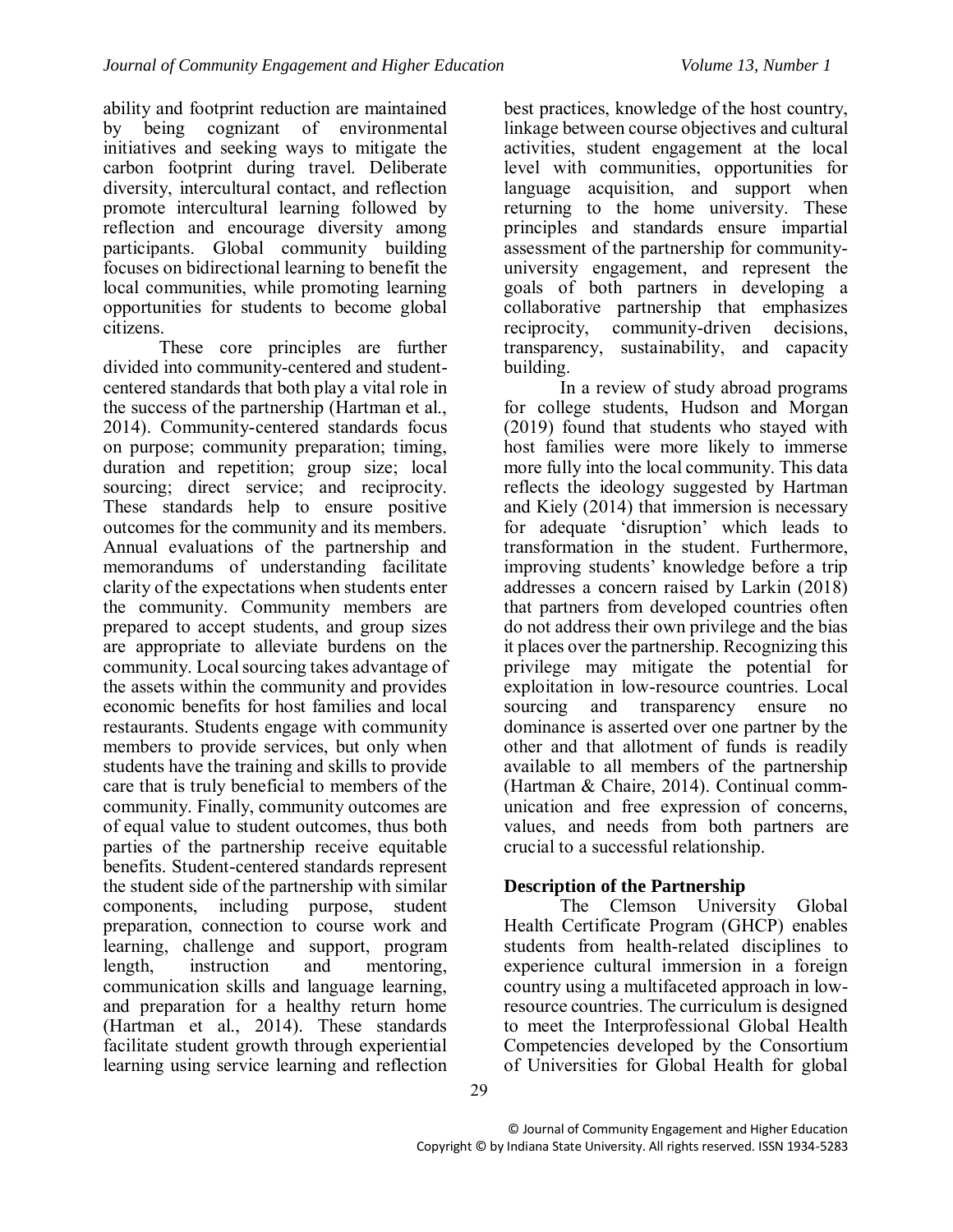citizens (Jogerst et al., 2015) and specific competencies at the basic operational level by engaging students through GSL and strategically designed education activities.

The certificate program offers an indepth curriculum that addresses not only global health, but seeks to engage students through service with vulnerable or indigenous populations. The curriculum for the GHCP requires 12 credit hours for completion. The program consists of six credit hours of core courses focusing on social determinants of health, leadership, and collaboration with a unique focus on low-resource settings; three credit hours of a supporting requirement from a social science or foreign language; and culminates in a three-credit capstone experience where students are immersed for one month in a low-resource country (Amerson, 2019).

In 2019, the capstone learning experience was held in Guatemala in partnership with Nursing Heart, Inc. (NHI), a nonprofit organization based in Antigua. Students live with host families, attend 10 hours of Spanish lessons weekly from a local language school, and participate in fieldwork and excursions with NHI in rural communities approximately two days per week. The curriculum and activities promote cultural humility and education by exposing students to indigenous lifestyles and beliefs. This certificate program not only provides students with the skills to address health disparities in international settings, but also prepares students to work with an increasingly diverse population in the United States.

NHI is a 501(c)3 organization focusing on core values that include service with a humble heart, trust within the community, respectful competence based on the wishes and needs of the community, and safety with hospitality for both communities and visiting students or health professionals. The organization seeks to respond to the health needs of underserved communities in Guatemala by engaging advance-practice nurses, nursing students, and other providers primarily from the United States. The desire is to build partnerships that foster hope through the public health of communities and participants. Therefore the organization has a dual mission: to improve the health of underserved communities in Guatemala, and to develop nurses to face global public health challenges by personalizing programs through trusted partnerships.

The global health partnership with Clemson University has carefully developed intercultural activities for students to visit underserved communities in Guatemala to share in a rich cultural exchange. A curriculum was designed by first listening to the values, needs, and wishes of the communities served and responding through collaboration with faculty and local leaders to provide beneficial services for both parties. Undergraduate nursing students have the opportunity to gain exposure to the processes used by nongovernmental organizations (NGOs) to deliver health care in Guatemala. Nonlicensed students observe and participate in clinics with those providing the care. It is important to note that participation is limited to activities that are appropriate based on the educational background and training of each cohort of students. Often "wellness checks" are arranged in culturally indigenous primary school communities, thus allowing participants to have an opportunity to impact and learn about these communities. Post-trip evaluations submitted to the NGO suggest that students return home excited about the possibility of working internationally throughout their nursing careers. Findings from the post-trip participant evaluations are supported by an earlier study, which found that students returning from Guatemala desired to continue international service post-graduation (Amerson, 2012).

Other activities that are part of the curriculum include national hospital and local clinic tours, along with opportunities for talks with local nurses. In addition, NGO representatives lead discussions related to politics, socioeconomic status, education levels, and the health system of Guatemala. These education sessions expose students to a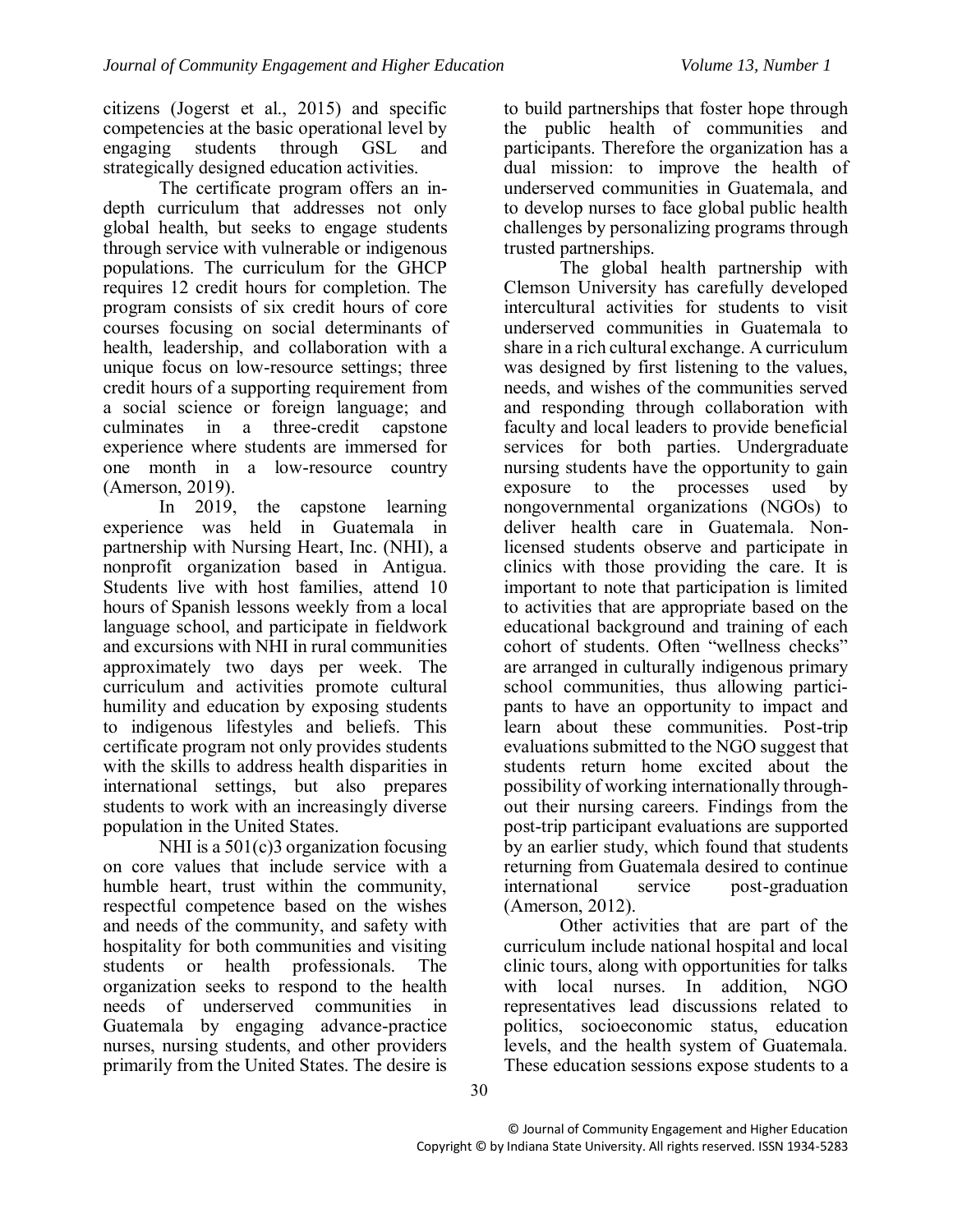broader understanding of the population they are serving and of global health nursing at large. Some community members invite students into their home for visits, which are always eye-opening and grounding experiences. Standard practice for NHI is to use as many local resources as possible (e.g., employing women from the community to prepare meals, eating in local establishments that employ local workers, utilizing resources of local businesses and Guatemalan translators, and involving local nurses/nursing students in health and medical clinics). As part of the unique program with Clemson University, students participate in a homestay, thereby allowing for a more personal and deepened cultural experience. On completion of any of the programs offered by NHI, the staff maintain contact with the communities and leaders by visiting them 2-3 times per year. This builds on the trust and commitment to a long-term partnership.

# APPROACH

Building from the FTL framework, Hartman (2015a) developed the FTL Rubric to provide a mechanism for self-study and reflec-

tion by communities in collaboration with universities. Utilizing a participatory evaluation approach, one where both stakeholders and participants perform the evaluation (Saalman, 2020), allows for a more inclusive review of programs by including evaluations from both parties. The process of evaluating the new global partnership between NHI and the GHCP began by employing the FTL Rubric (Hartman et al., 2014), which evaluates 13 criteria. These criteria include (a) common purposes, (b) host community program leadership, (c) rights of the vulnerable, (d) host community program participation, (e) theory of change (community), (f) theory of change (students), (g) recruitment and publications, (h) communication, (i) learning integration, (j) local sourcing, environmental impacts, and economic structure, (k) clarity of commitment and evaluation of partnership success, (l) transparency, and (m) partnership not program. Hartman (2015) delineates the criteria based on four levels: entry, intermediate, advanced, and ideal. Table 1 provides definitions of the 13 criteria based on an "ideal" partnership. Readers who are unfamiliar with the FTL Rubric are encouraged to refer to Hartman's work for more details.

| Indicator                                      | Definition based on "Ideal" Partnership                                                                     |
|------------------------------------------------|-------------------------------------------------------------------------------------------------------------|
| Common Purpose                                 | Mutually established long-term goals                                                                        |
| <b>Host Community Program</b><br>Leadership    | Community members have teaching and leadership roles, research efforts are<br>community-driven and co-owned |
| Rights of the Most Vulnerable                  | Vulnerable populations are recognized, and appropriate processes are in place<br>to protect their rights    |
| <b>Host Community Program</b><br>Participation | Age-appropriate peers from the community have access to participate in the<br>program                       |

Table 1. Definitions of Indicators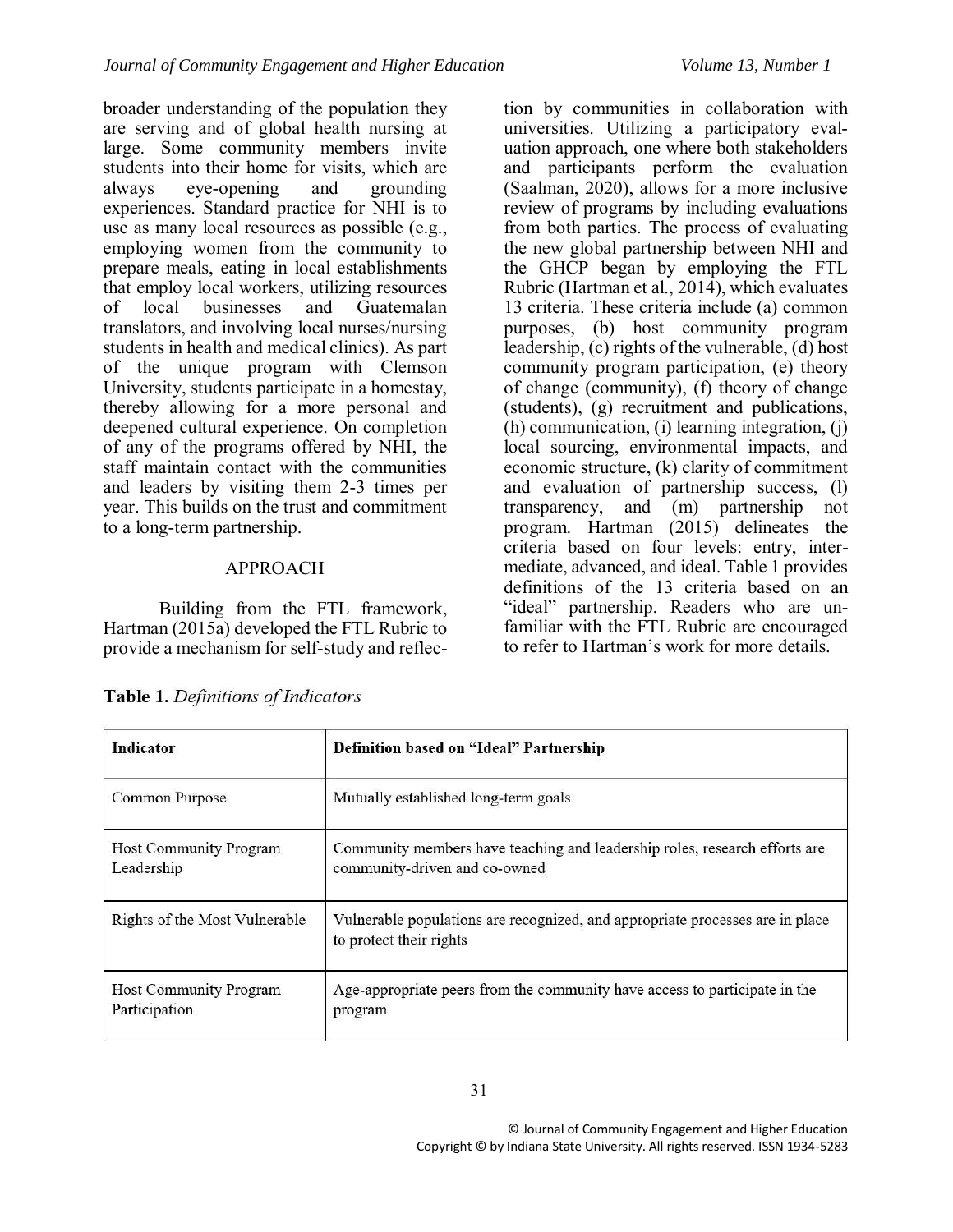| Theory of Change<br>(Community)                                                 | Partnership motivations for community outcomes are identified and welcomed<br>by diverse community stakeholders<br>Partnership motivations for student outcomes are identified and welcomed by<br>diverse community stakeholders |  |
|---------------------------------------------------------------------------------|----------------------------------------------------------------------------------------------------------------------------------------------------------------------------------------------------------------------------------|--|
| Theory of Change (Students)                                                     |                                                                                                                                                                                                                                  |  |
| Recruitment and Publications                                                    | Recruitment materials and social media promote education and portray ethical<br>engagement in communities                                                                                                                        |  |
| Communication                                                                   | Clear lines of communication between the University, NGO, and community<br>are identified and communication is ongoing throughout the year                                                                                       |  |
| Learning Integration                                                            | Cross-cultural learning and personal growth are facilitated before, during, and<br>after the study abroad experience                                                                                                             |  |
| Local Sourcing, Environmental<br>Impact, and Economic<br>Structure              | Services and products are purchased locally when possible, all partners discuss<br>economic and environmental impact for the community, economic impact is<br>shared among community members when feasible                       |  |
| Clarity of Commitment and<br><b>Evaluation of Partnership</b><br><b>Success</b> | Ongoing and clear dialogue about the continuation of the partnership, clear<br>expectations of when the partnership may end                                                                                                      |  |
| Transparency                                                                    | Budgets and economic impact are publicly available as appropriate and shared<br>among partnership members                                                                                                                        |  |
| Partnership not Program                                                         | Timelines and commitments extend beyond a single episode                                                                                                                                                                         |  |

Utilizing the FTL Rubric, each partner independently ranked the partnership based on 13 indicators that represent the goals of both organizations. Each indicator was ranked based on a Likert-type scale ranging from 1 to 4. A ranking of 1 represented entry level, 2 represented intermediate, 3 represented advanced, and 4 represented the ideal attainment of the indicator. A Likert scale is frequently used to measure attitudes or opinions. Using a Likert scale with 4 points avoids a neutral response, which is common with odd number point scales (i.e., 5-point or 7-point scale). Responses indicating entry or intermediate level are not meant to reflect negatively on the partners, but rather to represent the current attainment of goals for the partnership.

The NHI administrator along with five staff members reviewed and ranked the partnership based on the indicators of the FTL Rubric. Representing the university partner, faculty of the GHCP and three students who previously participated in the capstone course in Guatemala completed the FTL Rubric to rank the partnership based on the same indicators. The responses were tallied, and a frequency table was constructed to reflect the responses from the university partner and the NGO (see Table 2 for the FTL Rubric Responses). Due to the qualitative nature of the rankings (ideal, advanced, intermediate, entry), the mode/s for each indicator were identified. The mode is the most commonly observed value in a set of data. In lieu of a mean,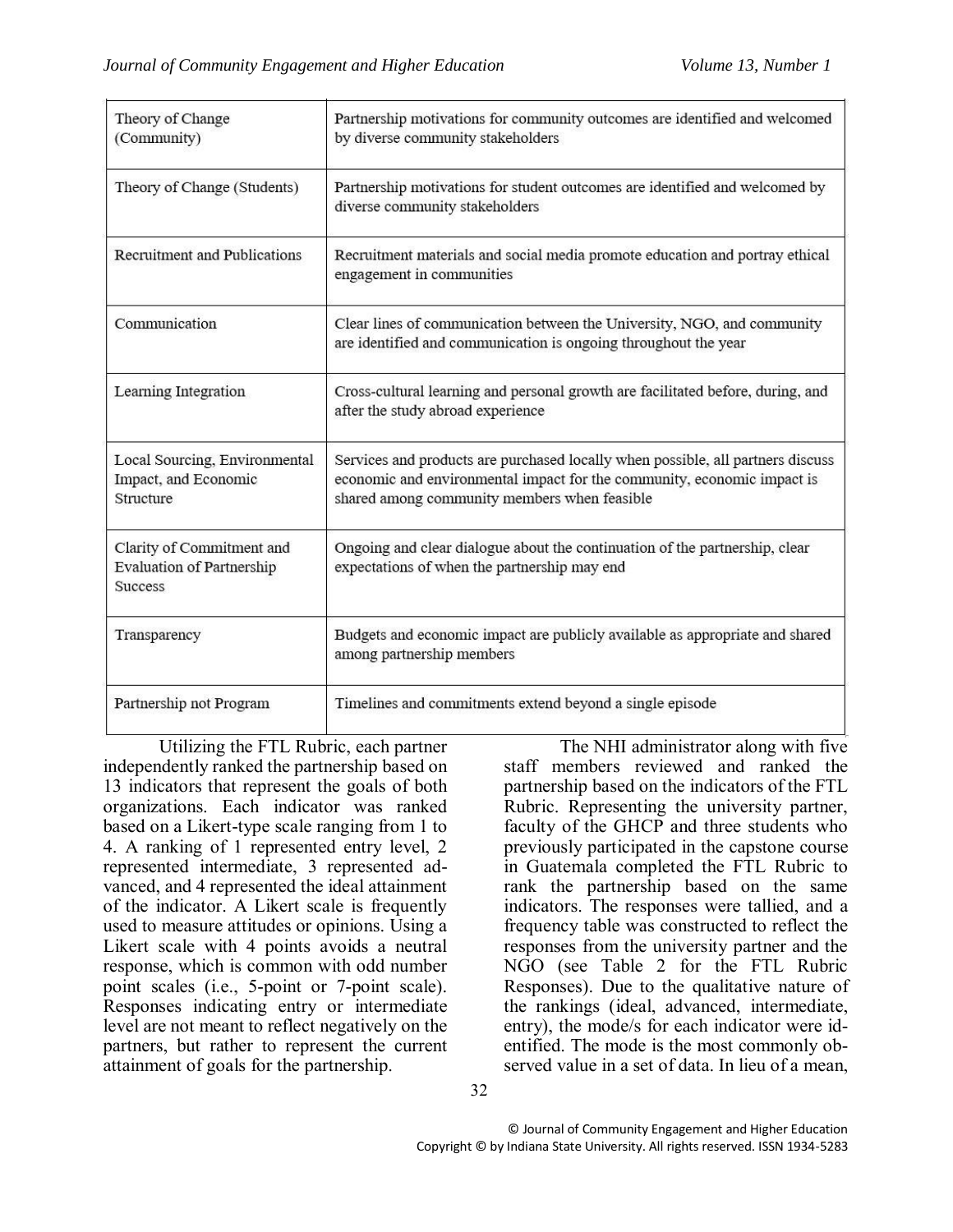# Table 2. FTL Rubric Responses

| Indicators                                                            |     | Entry $(1)$      | Intermediate (2)         | Advanced (3)     | Ideal $(4)$     |
|-----------------------------------------------------------------------|-----|------------------|--------------------------|------------------|-----------------|
|                                                                       | CU  | $\bf{0}$         | $\overline{3}$           | 1                | $\mathbf{0}$    |
| Common Purpose                                                        | NHI | $\mathbf{1}$     | $\overline{2}$           | $\overline{2}$   | 1               |
| Host Community Program<br>Leadership                                  | CU  | $\mathbf{0}$     | $\overline{3}$           | $\mathbf 0$      | 1               |
|                                                                       | NHI | $\mathbf{0}$     | $\overline{4}$           | 1                | 1               |
|                                                                       | CU  | $\mathbf 0$      | $\boldsymbol{0}$         | $\boldsymbol{0}$ | $\overline{4}$  |
| Rights of the Most Vulnerable                                         | NHI | $\mathbf{0}$     | $\boldsymbol{0}$         | $\overline{2}$   | $\mathbf{1}$    |
| Host Community Program<br>Participation                               | CU  | $\mathbf 0$      | $\overline{3}$           | 0                | $\mathbf{1}$    |
|                                                                       | NHI | $\mathbf{1}$     | $\overline{2}$           | $\overline{3}$   | $\bf{0}$        |
|                                                                       | CU  | $\mathbf{0}$     | $\overline{3}$           | $\mathbf{1}$     | 0               |
| Theory of Change (Community)                                          | NHI | $\mathbf{0}$     | $\underline{\mathbf{2}}$ | $\overline{2}$   | $\overline{2}$  |
|                                                                       | CU  | $\mathbf{0}$     | $\mathbf{0}$             | $\overline{3}$   | $\mathbf{1}$    |
| Theory of Change (Students)                                           | NHI | $\mathbf 0$      | $\mathbf{1}$             | $\overline{3}$   | $\overline{c}$  |
|                                                                       | CU  | $\mathbf{0}$     | $\overline{2}$           | $\,1$            | 1               |
| Recruitment and Publications                                          | NHI | $\mathbf 0$      | $\mathbf{1}$             | $\overline{c}$   | 3               |
|                                                                       | CU  | $\mathbf{0}$     | $\boldsymbol{0}$         | $\overline{3}$   | $\mathbf{1}$    |
| Communication                                                         | NHI | $\mathbf{1}$     | $\mathbf{1}$             | $\mathbf{1}$     | $\overline{3}$  |
|                                                                       | CU  | $\mathbf 0$      | $\boldsymbol{0}$         | 1                | $\overline{3}$  |
| Learning Integration                                                  | NHI | $\mathbf{1}$     | $\boldsymbol{0}$         | $\overline{3}$   | $\overline{c}$  |
| Local Sourcing, Environmental<br>Impact, and Economic Structure       | CU  | $\boldsymbol{0}$ | $\boldsymbol{0}$         | $\overline{4}$   | 0               |
|                                                                       | NHI | $\mathbf{1}$     | $\mathbf{1}$             | $\overline{2}$   | 2               |
| Clarity of Commitment and<br><b>Evaluation of Partnership Success</b> | CU  | $\mathbf{0}$     | $\mathbf{1}$             | $\overline{3}$   | 0               |
|                                                                       | NHI | $\boldsymbol{0}$ | $\boldsymbol{0}$         | $\overline{4}$   | 2               |
| Transparency                                                          | CU  | $\mathbf{0}$     | $\boldsymbol{0}$         | $\overline{4}$   | 0               |
|                                                                       | NHI | $\mathbf{0}$     | $\overline{3}$           | 2                | $\mathbf{1}$    |
|                                                                       | CU  | $\overline{0}$   | $\mathbf{0}$             | $\mathbf{0}$     | $\overline{4}$  |
| Partnership, not Program                                              | NHI | $\pmb{0}$        | $\overline{2}$           | $\overline{3}$   | $1\phantom{.0}$ |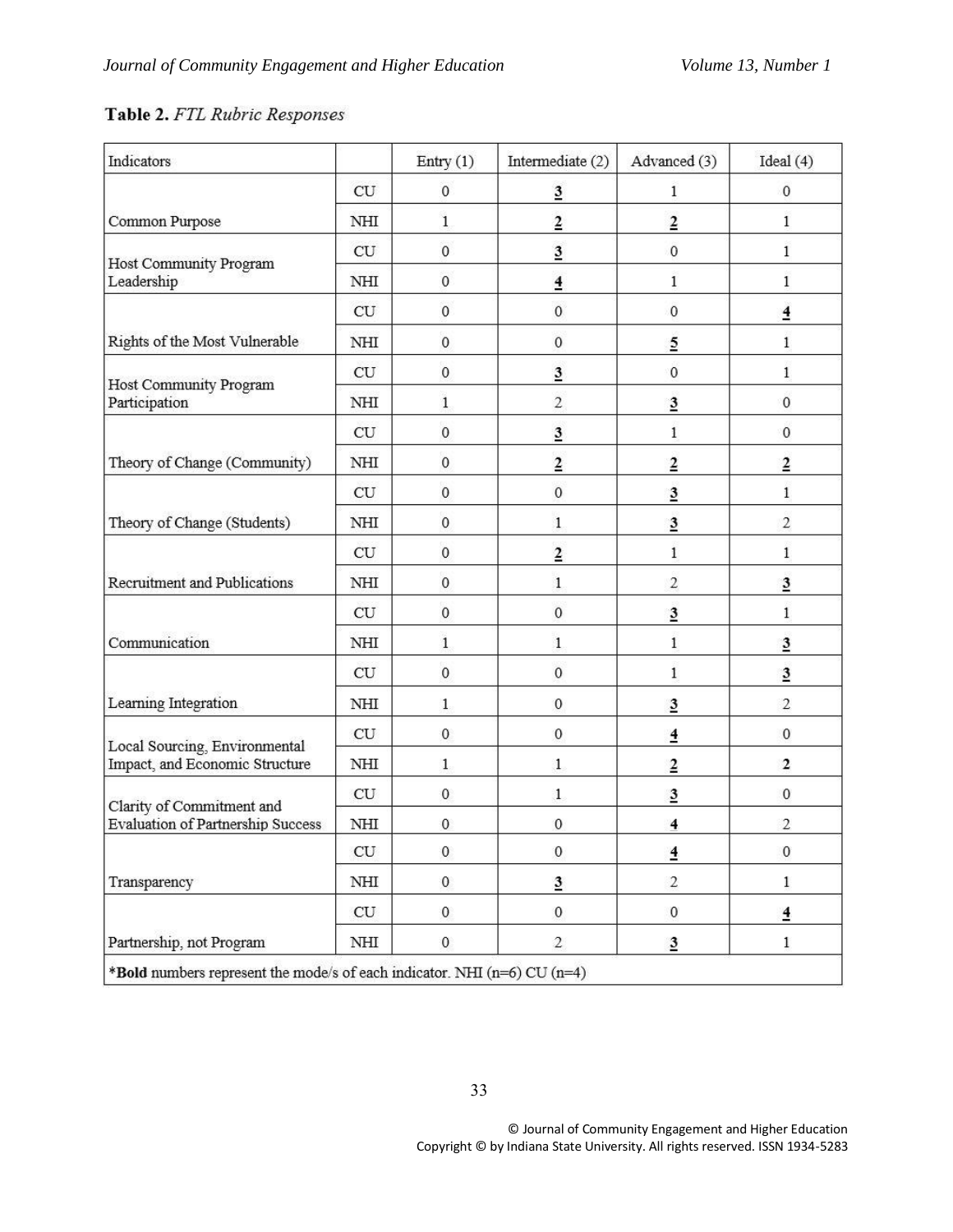the mode has been utilized to reflect the responders' views for the current state of the partnership and to suggest the degree to which they believe the partnership was able to meet the indicators of the rubric while adhering to the core principles of FTL. During the ranking process by Spanish-speaking staff of NHI, a possible disconnect between meanings of the core principles may have resulted from language barriers, as the FTL Rubric is currently only available in English. One of the NHI faculty did informally translate the FTL Rubric to other staff members with minimal English reading skills. An official Spanish version of the FTL Rubric could significantly benefit the accuracy of results for analyzing partnerships in the future.

Next, the partners (NHI administrator and director of GHCP) shared the ranking responses and discussed the perceived strengths and weaknesses of each partner. Each partner independently and collaboratively developed future recommendations based on the rankings for each indicator.

#### **FINDINGS**

Through the collaborative evaluation process using the FTL Rubric, two sets of rankings were analyzed. The responses from each partner and the mode/s for each indicator are shown in Table 2. The responses for each indicator from both organizations suggest the overall level of the partnership is classified between (2) intermediate and (3) advanced. Based on these results, recommendations for each indicator were compiled based on core principles of FTL, including concepts of shared ownership, communication, and economic footprint.

#### **Core Principles of FTL**

Core principles in FTL encourage a common purpose with a long-term vision for a partnership, not just simply a one-time program. Furthermore, protection of rights for the vulnerable, transparency, learning integration, and global civic commitment are salient core principles. Recommendations for

common purposes suggest the university faculty share a more comprehensive long-term vision of the GHCP with the "new" administration and staff of NHI. Both partners will continue to discuss the long-term vision when looking at redesign or updates of the partnership after the initial pilot program in 2019. The indicator *partnership not program* suggests that while the GHCP faculty are aware of the expectation that the program is a long-term, ongoing relationship, they recognize that NHI staff may not be fully aware that faculty of the GHCP desire a longterm partnership. Some of the universities who currently work with NHI do not adhere to a definite long-term plan for partnerships. However, this intention integrates well with NHI, as the organization's model of care is long-term partnerships with communities, which requires long-term commitment from United States partners like the GHCP.

The results for *rights of the most vulnerable* suggest that the partnership is highly focused on maintaining the rights for marginalized populations (i.e., indigenous populations). Recommendations are that both partners will continue to document and assess the needs of the population to ensure care and attention to rights of the indigenous populations within the community. Results for the indicator related to *transparency* suggest a high level of success among the GHCP procedures and students (e.g., study abroad fees, program fees), and NHI will continue to be transparent by making time to discuss openly and share actual budget information with the GHCP. Furthermore, transparency of fees should be shared with community members who represent local indigenous populations.

The results of the *learning integration* indicator demonstrated a strength of the program with functioning at or near the advanced level. The *theory of change* indicator related to students suggests that intercultural skills, empathy, and global civic understanding are strong components of the GHCP.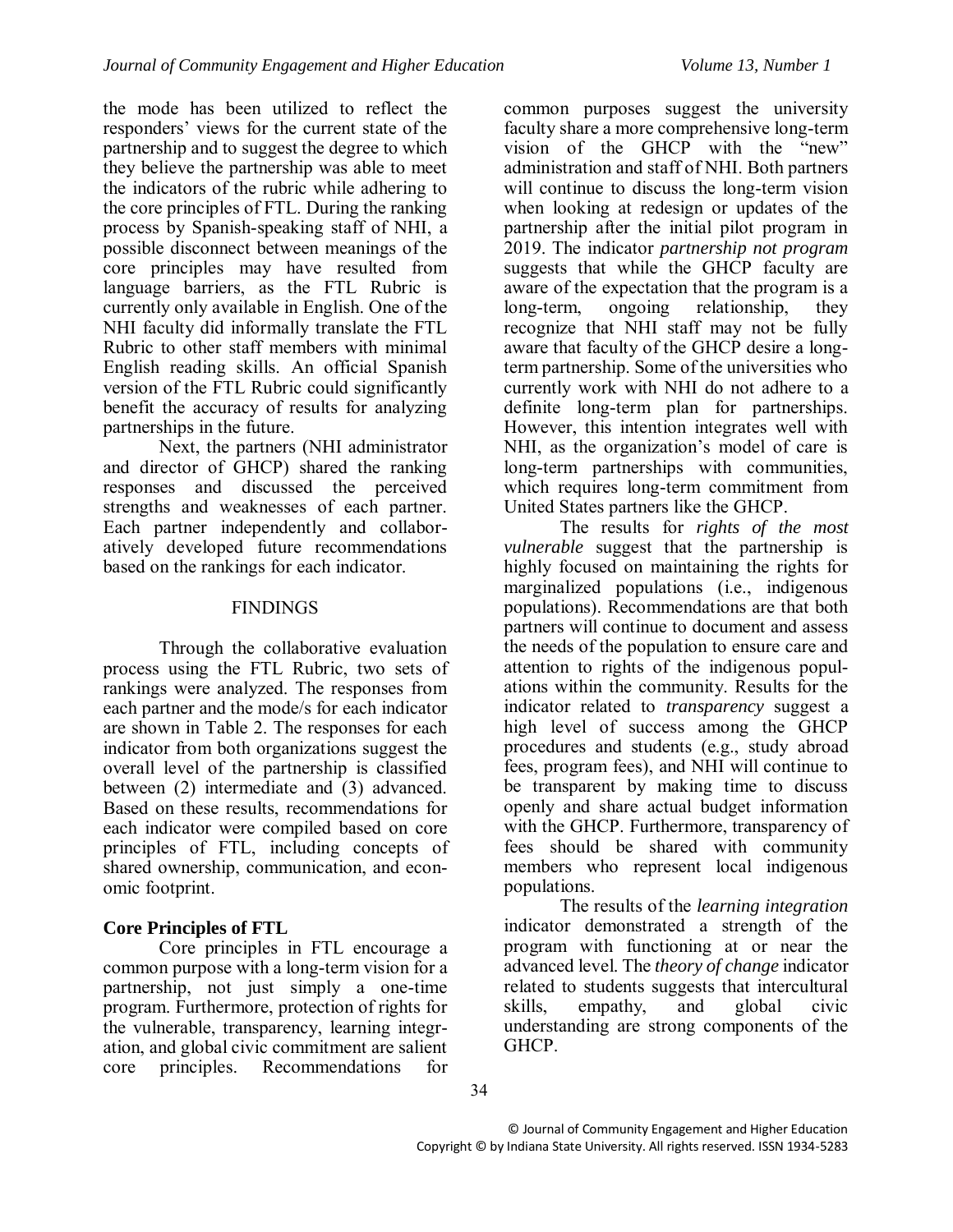#### **Shared Ownership**

For *host community program leadership*, it is recommended that NHI place greater emphasis on community member leadership by allowing more diverse input when possible, as well as discussing the common program purpose with community members and empowering them to lead education sessions instead of being driven primarily by NHI. For *host community program participation*, both partners will strive to increase opportunities to connect with locals of the same age group. In addition, preliminary discussions for collaborative activities have been initiated with a local university in Guatemala.

The indicator *theory of change related to the community* suggests a need for improvement. In the future the university faculty will share and discuss the model of service and partnership (i.e., Conceptual Model for Partnership and Sustainability) upon which the GHCP is built, and NHI will share this model and seek feedback from community members when seeking collaboration for future program development.

#### **Communication**

Overall, *communication* appears strong based on responses. The partnership will be improved by sharing more details with community members about the reasons for the partnership, and NHI will describe more clearly to faculty and students the practices and specific interactions of the local communities and their partnership building activities within communities. To improve written communication for *recruitment and publications*, the GHCP website will be continuously reviewed to ensure responsible and ethical photographs and statements. Student guidelines are in place regarding the ethical use of photographs of patients or staff of NHI. In the future, NHI and students of the GHCP will revise the final video project created by students in 2019 to incorporate the elements of a conceptual model for partnerships. Conversations with NHI administration and the Spanish school throughout the year could be further improved by input from community members as appropriate.

Other future goals will include ongoing reciprocal communication between the university and NHI, with both partners providing consistent communication throughout the year, rather than in the last few months prior to the trip. In addition, students asked for more information and communication of events and agenda several weeks prior to arrival, when feasible. For *clarity of commitment and evaluation of partnership success*, the indicators suggest an advanced level of functioning, but communications could be improved and the markers that constitute success for each organization could be more clearly defined.

# **Economic Footprint**

The results for *local sourcing, environmental impacts, and economic structure* suggest that this element represents another program strength. The GHCP is designed to utilize local resources, including host families rather than hotels. Small, family-owned hotels are used, and meals are eaten in local restaurants when traveling outside the Antigua area. In addition, Spanish language lessons are provided through an established partnership with a local school in Antigua. Moreover, NHI has a strict community support goal and a mission focused on supporting local businesses. In the future, both organizations will continue to strive to include more community members and their associated businesses when possible.

#### LIMITATIONS

One clear limitation is the lack of a formally translated FTL Rubric. Anecdotally, other organizations have used the rubric with Spanish-speaking organizations, but no formal Spanish version was available at the time of the evaluation. The partners acknowledge that communication barriers could have influenced the rankings by Spanish-speaking staff members of NHI. One major recommendation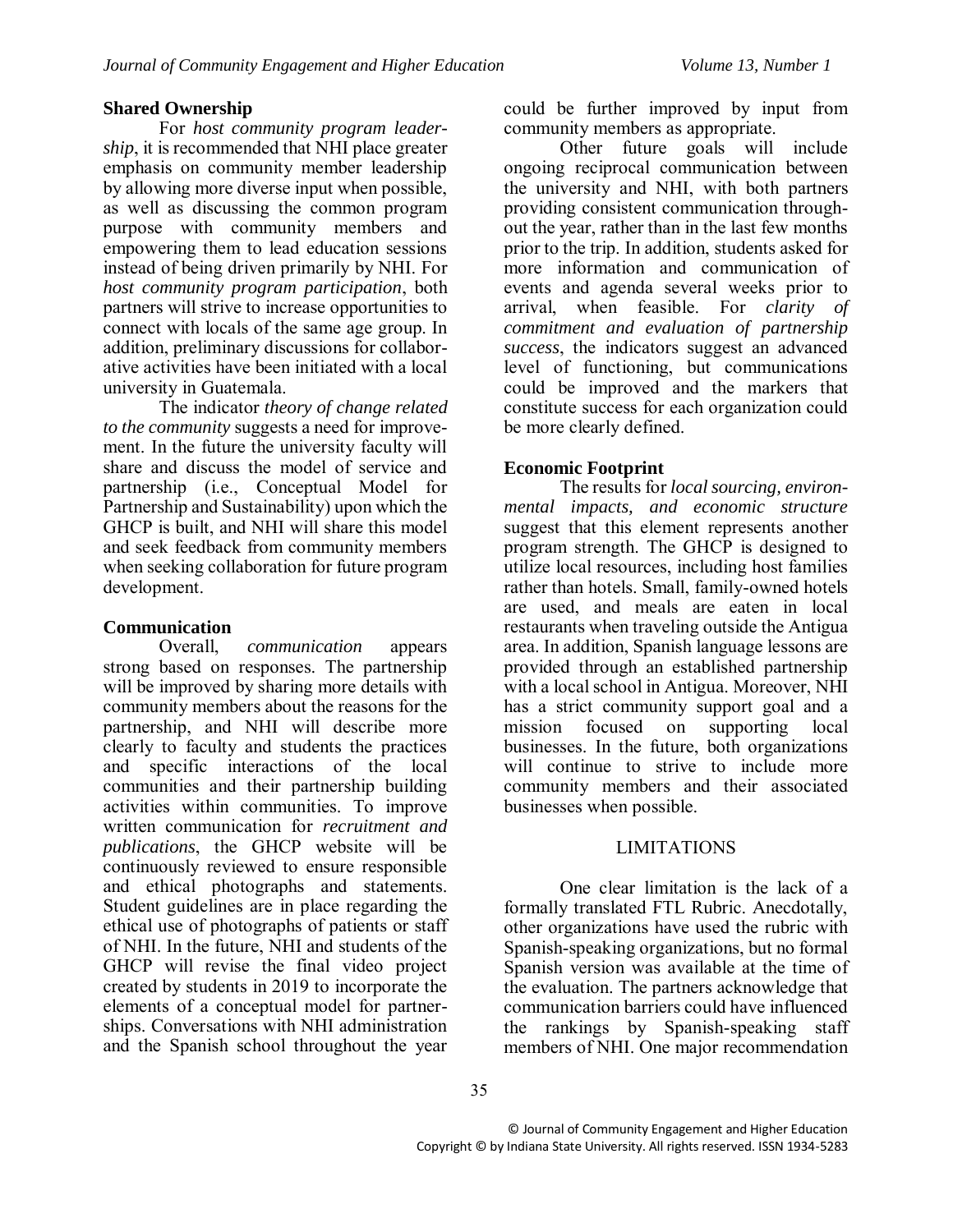for future partnership evaluation is the need for a validated Spanish version of the FTL Rubric to enhance understanding of indicators and to ensure accurate ranking. The small sample size represents an additional limitation; therefore, the findings may not allow for generalization to other communities and partnerships.

A second potential limitation exists in the FTL Rubric. The rubric fails to include an indicator focusing on the university program leadership. The rubric could be strengthened by adding a *university program leadership* indicator to complement the *host community program leadership* indicator, thus demonstrating the reciprocal evaluation of both programs working together for a common goal. The failure to evaluate the university program leadership may perpetuate the colonialist mindset associated with higher resource universities working in low-resource settings. In a critique of the FTL framework, Larkin (2018) suggests that educational institutions should engage a lens of complicity, which explores the practices that pro-mote inequality or poverty. Institutions should continue to evaluate their own actions that may oppress others in vulnerable communities.

# **CONCLUSION**

This case study provides a guide for other higher education institutions and community partners who desire to appraise their own global partnerships as well as domestic partnerships. Through the collaborative evaluation of a new global partnership, strengths and areas for improvements were determined. Based on the evaluation results, areas of strength include rights protection of the vulnerable, communication, learning integration, local sourcing, and the expectation of a mutual partnership beyond the typical GSL program. The areas for improvement include host community program leadership and participation, transparency, and common purposes. Each of these areas will benefit from strengthening communication between the

GHCP, NHI, and the community members of Guatemala. Building on the ideals of FTL, the higher education partner and the hostcommunity partner will continue to develop a program with essential elements of reciprocity, transparency, and sustainability. Furthermore, the needs and input of the community must play an equally important role in decision-making when designing a global partnership with an institution of higher education. The concept of fair trade requires that lesser developed countries should have fair compensation for the products they produce for developed countries. This concept is also applicable in domestic partnerships with local communities with limited resources. Higher education should expect no less from low-resource countries and communities that share their valuable resources, time, and learning experiences with GSL students from the United States or other higher-income countries. Fair trade is not limited to economic resources and must include educational resources as we strive for a more equitable world with social justice for all communities.

# **REFERENCES**

- Amerson, R. (2010). Impact of servicelearning on cultural competence. *Nursing Education Perspectives*, 31(1), 18–22.
- Amerson, R. (2012). The influence of international service-learning on transcultural self-efficacy in baccalaureate nursing graduates. *International Journal of Teaching and Learning in Higher Education*, 24(1),  $6-15.$
- Amerson, R., & Livingston, W. (2014). Reflexive photography: An alternative method for documenting the learning process of cultural competence. *Journal of Transcultural Nursing*, 25(2), 202–210.
- Amerson, R. (2019). Preparing undergraduates for the global future of health care. *Annals of Global*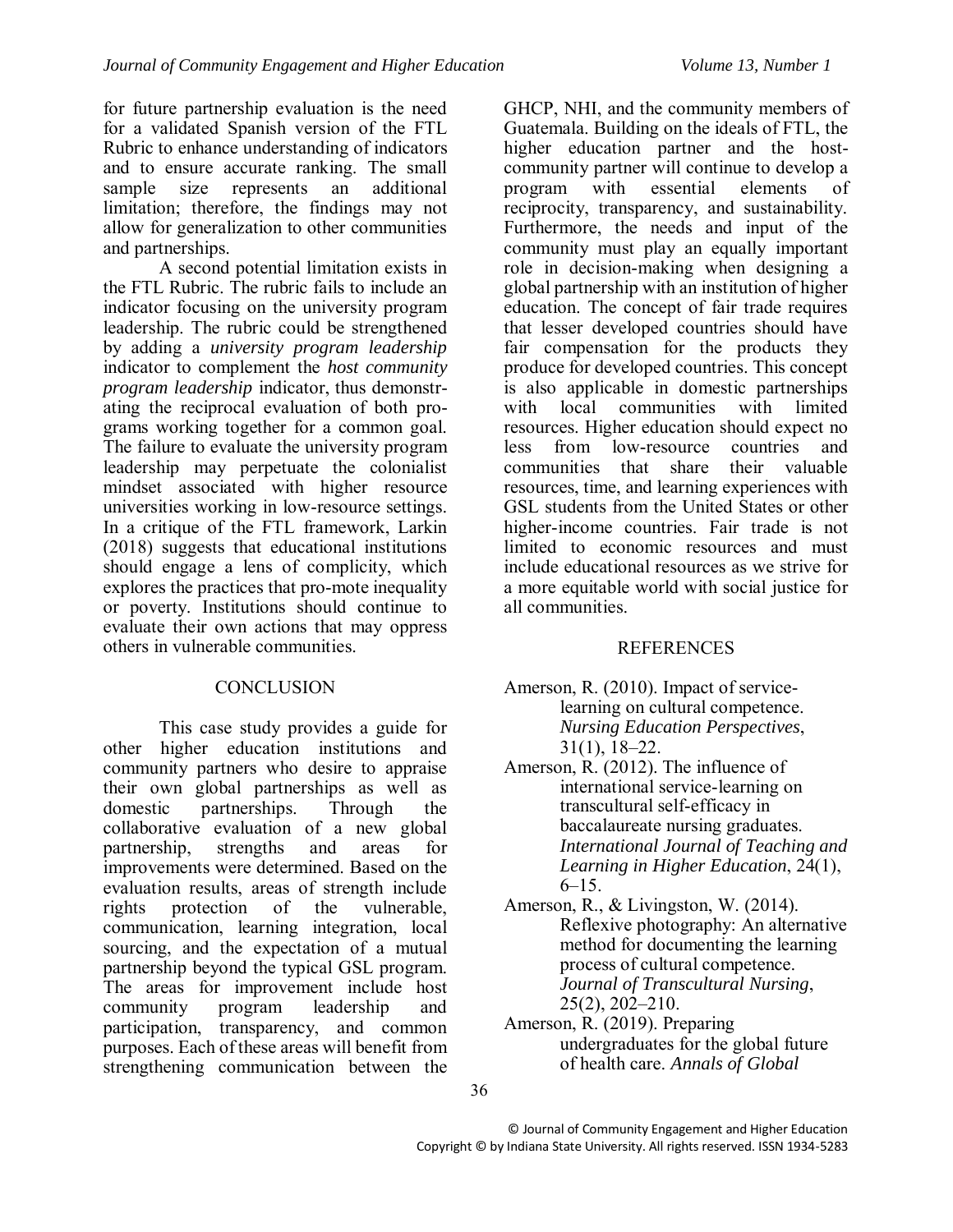*Health*, 85(1), 41,1–7. DOI: https://doi.org/10.5334/aogh.2456

- Dyches, C., Haynes-Ferere, A., & Haynes, T. (2019). Fostering cultural competence in nursing students through international service immersion experiences. *Journal of Christian Nursing*, 36(3), E29-E35. DOI: 10.1097/CNJ.0000000000000602.
- Hartman, E. (2015). Fair trade learning: A framework for ethical global partnerships. In M. A. Larsen (Ed.), *International service learning: Engaging host communities* (pp. globalsl.org/ftl 1–7). Routledge.
- Hartman, E. (2015a). A strategy for community-driven service-learning and community engagement: Fair trade learning. *Michigan Journal of Community Service Learning*, 22(1), 97–100.
- Hartman, E., & Chaire, C. (2014). Market incentives and international volunteers: The development and evaluation of fair trade learning. *Journal of Public Scholarship in Higher Education*, 4, 31–68.
- Hartman, E., & Kiely, R. (2014). Pushing boundaries: Introduction to the global service-learning special section. *Michigan Journal of Community Service Learning*, 21(1), 55–63.
- Hartman, E., Paris, C., & Blache-Cohen, B. (2014). Fair trade learning: Ethical standards for community-engaged international volunteer tourism. *Journal of Tourism and Hospitality Research*, 14(1-2), 108–114.
- Hudson, T., & Morgan, R. T. (2019). Examining relationships between education abroad program design and college students. *Frontiers: The Interdisciplinary Journal of Study Abroad*, 31(2), 1–31.
- Jogerst, K., Callender, B., Adams, V., Evert, J., Fields, E., Hall, T., Olsen, J., Wilson, L. (2015). Identifying interprofessional global health competencies for 21st century health

professionals. *Annals of Global Health*, 81(2), 239–247.

- Jordan, C., Chazdon, S., & Alviz, K. (2016). Evaluating beyond the ivory tower: Lessons learned from the scholars program. *Journal of Community Engagement and Higher Education*, 8(3), 66–85.
- Kohlbry, P. W. (2016). The impact of international service-learning on nursing students' cultural competency. *Journal of Nursing Scholarship*, 48(3), 303–11.
- Larkin, A. (2018). Fair trade learning in an unfair world. *Journal of Global Citizenship and Equity Education*, 6(1), 116–129.
- Lillo, S. R. (2019). In pursuit of community engagement: Unpacking the knowledge and skills associated with service-learning efforts. *Journal of Research in International Education*, 18(1), 3–22.
- Oberhauser, A., & Daniels, R. (2017). Unpacking global service learning in developed contexts: A case study from rural Tanzania. *Journal of Higher Education Outreach and Engagement*, 21(4), 139–170.
- Open Doors Report. (2010). *Fast Facts*. https://www.iie.org/Research-and-Insights/Open-Doors/Fact-Sheets-and-Infographics/Fast-Facts
- Open Doors Report. (2019). *Fast Facts*. https://www.iie.org/Research-and-Insights/Open-Doors/Fact-Sheetsand-Infographics/Fast-Facts
- Saalman, D. R. (2020). Objectives driven participatory evaluation model. *Journal of Modern Applied Statistical Method*, 18(2), eP3474. https://doi.org/10.22237/jmasm/16041 90900
- Voss, H., Mathews, L., Fossen, T., Scott, G., & Schaefer, M. (2015). Community– academic partnerships: Developing a service-learning framework. *Journal of Professional Nursing*, 31(5), 395– 401.

37

© Journal of Community Engagement and Higher Education Copyright © by Indiana State University. All rights reserved. ISSN 1934-5283